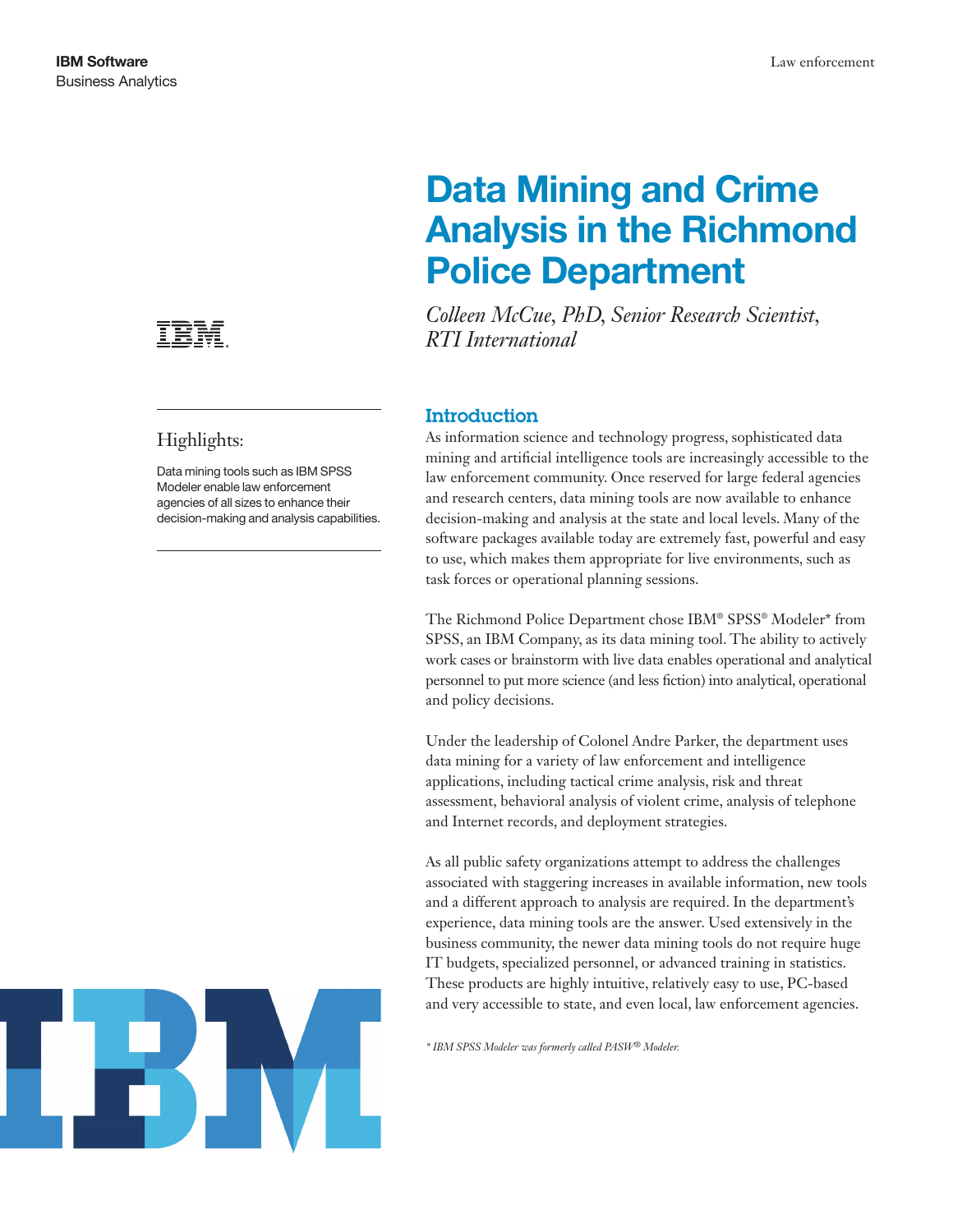The latest data mining tools enable agencies to easily and economically clean, characterize and analyze data from a variety of disparate sources to identify actionable patterns and trends.

Some data mining software products even enable analysts to create and save queries, giving agencies full-time access to crime analysis. Data mining tools also enable users to merge and analyze data resources that do not traditionally coexist. This type of value-added analysis is a huge asset and allows the analyst to see and describe the "big picture" in related incidents or data resources, providing a more complete view of events or activities.

The data culling, management and descriptive analysis features offered by commercially available data mining packages are extremely valuable to crime and intelligence analysts. Much of the data analyzed in the public safety arena was not created or maintained in a format conducive to analysis, and is less than perfect in many ways. In the department's experience, users can clean, characterize and analyze data from a variety of sources in a data mining environment, resulting in the identification of actionable patterns and trends.

The Richmond Police Department uses data mining in a variety of analytical applications, including the examples outlined on the following page.

## Tactical crime analysis and deployment

Personnel resource costs typically represent a large percentage of any law enforcement agency budget. The ability to efficiently allocate and deploy these resources using an information-based decision process is not only cost effective but also provides enhanced public safety. Traditional tactical crime analysis generally involves creating a model – representing a crime or series of crimes – which is used to link cases, identify and apprehend suspects, and/or prevent future crimes. Data mining, when applied to tactical crime analysis, is a knowledge discovery tool that can be used to review extremely large datasets and incorporate a vast array of variables, far beyond what a single analyst, or even an analytical team or task force, can accurately review. It also does this work in a timely fashion, which is critical to apprehending suspects before they can commit additional crimes. The ability to generate and save queries enables agencies to further automate the analytical process, which ultimately saves time and personnel resources, while further enhancing public safety.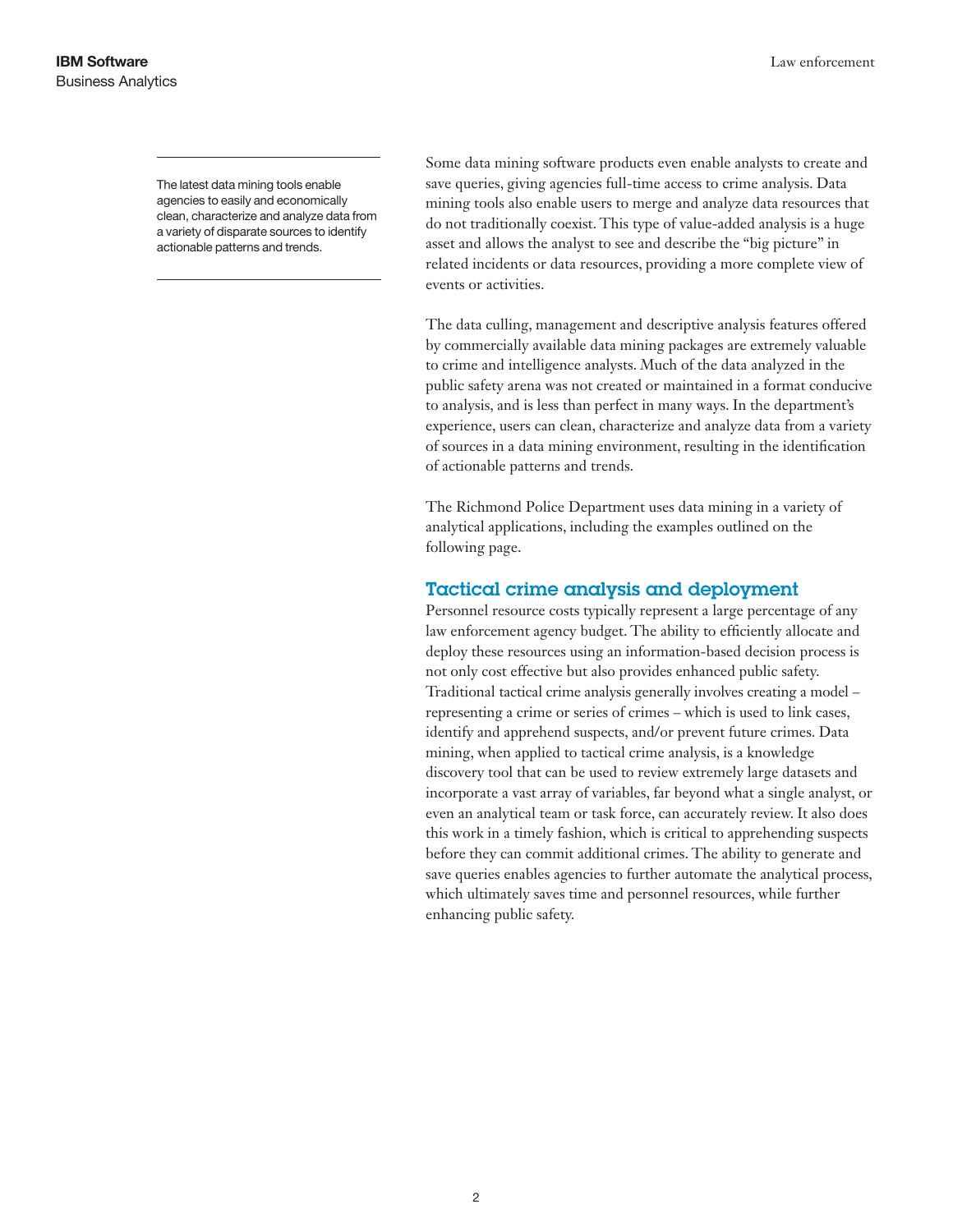The Richmond Police Department uses IBM SPSS Modeler for several tactical crime analysis tasks, including risk and threat assessment, violent crime behavioral analysis, and Internet and phone data analysis.

For example, the department recently used IBM SPSS Modeler to address the increase in citizen complaints of random gunfire traditionally associated with New Year's Eve. By analyzing historical data and incorporating recent trends, the department proactively deployed officers to areas associated with an increased risk of random gunfire. Using this strategy of risk-based deployment, the department was able to significantly increase public safety, as measured by a 47 percent reduction in citizen complaints about random gunfire and a 246 percent increase in weapons recovered. Further highlighting the value of data mining in deployment decisions, this increase in public safety was realized with 50 fewer officers than originally planned, resulting in a savings of \$15,000 in personnel costs alone during the eight-hour initiative. Building on this successful foundation, the Richmond Police Department continues to use Modeler to determine how best to proactively deploy its resources and keep Richmond's residents safe.

#### Risk and threat assessment

The ability to identify and characterize events or attributes associated with an increased threat level or risk gives agencies an analytical "crystal ball" to use for strategic deployment, crime prevention, special operations and protective details, threat assessment, and forecasting. The department has used data mining to identify and characterize crime patterns and events associated with an increased risk of escalation or violence. Identifying a crime or series of crimes associated with an increased risk of escalation can guide deployment and resource allocation decisions, thereby facilitating timely apprehension of the suspect, and possibly interrupting a crime series before serious escalation occurs.

#### Behavioral analysis of violent crime

Data mining is also used to analyze and model violent crime. The department has employed many descriptive techniques and some advanced statistics to characterize drug-related homicides, a pattern of offending that has low case clearance rates, but relatively homogeneous victimology and behavioral characteristics. Rapid development of a motive can, in many cases, facilitate suspect identification and apprehension before a case grows cold. The department is also exploring the use of this approach with serial sex crimes and stranger rapes.

#### Internet, Weblog and telephone data

Data mining is an essential tool for analyzing Internet and Weblog data. Monitoring and characterizing "normal" activity can help to rapidly identify unusual or suspicious events in large datasets, providing actionable patterns for use in subsequent analysis and surveillance. Using data mining, the department identifies, characterizes and analyzes unusual and suspicious activity in Weblog data. This includes the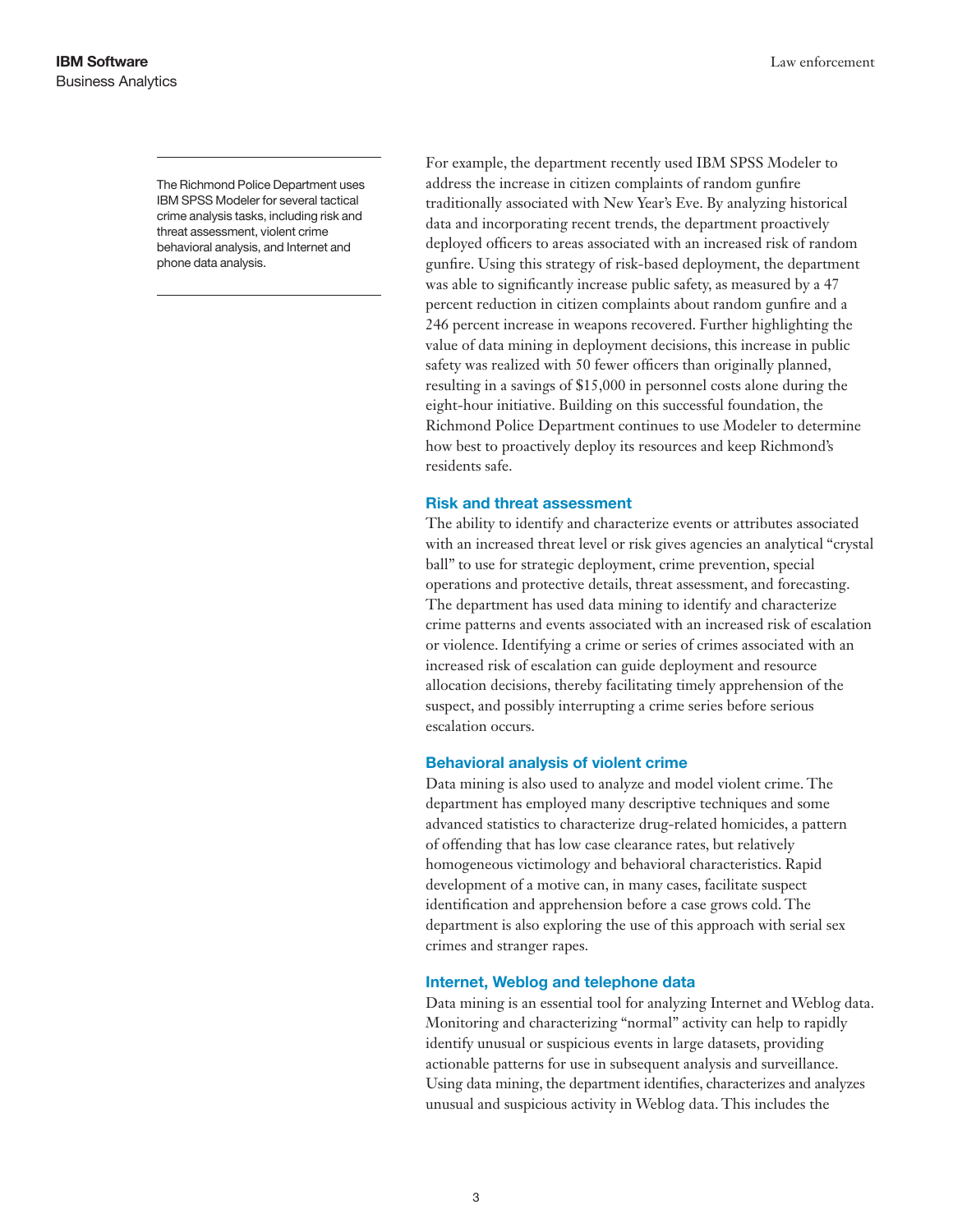Data mining enables law enforcement agencies to quickly and easily analyze large volumes of information to identify patterns and trends and accurately inform strategic decisions.

identification and characterization of extremely rare events, anomalies, and patterns in relatively large datasets. The department also uses many data culling and descriptive features to analyze complex series of phone calls and linked conference calls.

### Summary

Sophisticated data mining and artificial intelligence tools are now available to the law enforcement community. These tools are extremely powerful, fast and relatively easy to use. Data mining supports enhanced decision-making and analysis, and is a powerful tool that can be used to address the large volume of information currently facing all agencies. Data mining tools increase not only the speed of analysis, but also the depth. By mining the essential nuggets of information, analysts are able to fully explore existing datasets and identify actionable patterns and trends. The examples listed in this paper represent only a small fraction of the potential for this approach in the public safety and intelligence arena.

# About SPSS, an IBM Company

SPSS, an IBM Company, is a leading global provider of predictive analytics software and solutions. The company's complete portfolio of products - data collection, statistics, modeling and deployment captures people's attitudes and opinions, predicts outcomes of future customer interactions, and then acts on these insights by embedding analytics into business processes. IBM SPSS solutions address interconnected business objectives across an entire organization by focusing on the convergence of analytics, IT architecture and business process. Commercial, government and academic customers worldwide rely on IBM SPSS technology as a competitive advantage in attracting, retaining and growing customers, while reducing fraud and mitigating risk. SPSS was acquired by IBM in October 2009. For further information, or to reach a representative, visit www.spss.com.

4